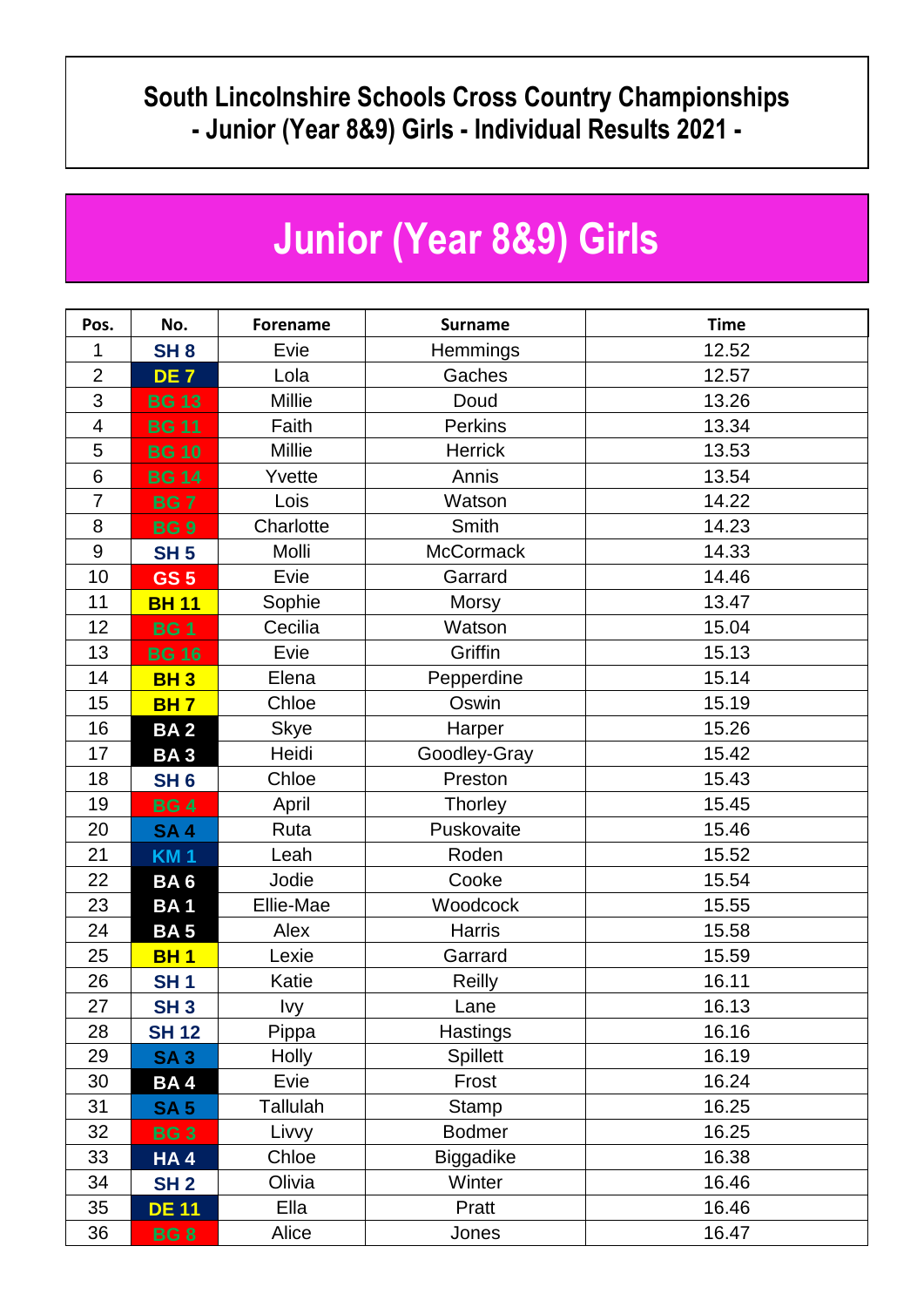| 37 | DE <sub>6</sub> | <b>Mollie</b>   | <b>Flatters</b>     | 16.49 |
|----|-----------------|-----------------|---------------------|-------|
| 38 | <b>BH4</b>      | Vienna          | <b>Barry</b>        | 16.52 |
| 39 | <b>HA1</b>      | Lexi            | Clarke              | 17.01 |
| 40 | <b>HA2</b>      | Grace           | Smith               | 17.04 |
| 41 | <b>BG 5</b>     | Paula           | Kriacuciunaite      | 17.09 |
| 42 | <b>TC 5</b>     | Ella            | Firth               | 17.09 |
| 43 | <b>HH1</b>      | Luciella        | Crowfoot            | 17.10 |
| 44 | DE <sub>3</sub> | Daisy           | Rouse               | 17.10 |
| 45 | <b>BH9</b>      | Lillie          | Hamilton            | 17.11 |
| 46 | <b>HA5</b>      | Elanor          | <b>Harris</b>       | 17.15 |
| 47 | <b>SH 13</b>    | Alesha          | <b>Rix</b>          | 15.2  |
| 48 | GS <sub>6</sub> | Phoebe          | <b>Burton-Mayes</b> | 17.21 |
| 49 | <b>DE 12</b>    | Lillie          | Green               | 17.23 |
| 50 | <b>DE 10</b>    | Lauren          | <b>Brawn</b>        | 17.24 |
| 51 | <b>BH8</b>      | Lottie          | <b>Potts</b>        |       |
| 52 | <b>BH 10</b>    | Yasmin          | Everitt             |       |
| 53 | <b>SA1</b>      | Magdalena       | Pliszka             |       |
| 54 | <b>SA2</b>      | Emily           | Walker              |       |
| 55 | <b>BG2</b>      | Hannah          | Simpson             |       |
| 56 | <b>TC 1</b>     | Anastasia       | <b>Bratchley</b>    |       |
| 57 | <b>DE4</b>      | Olivia          | O'Flaherty-Bland    |       |
| 58 | <b>BH2</b>      | Lexie           | Hamilton            |       |
| 59 | <b>SH9</b>      | Ella            | Lynn                |       |
| 60 | <b>WL4</b>      | Emily           | <b>Ellis</b>        |       |
| 61 | <b>HA3</b>      | Liv             | <b>Tiller</b>       |       |
| 62 | <b>SH 11</b>    | Maddie          | Smith               |       |
| 63 | <b>BH 12</b>    | <b>Tilly</b>    | Drummond            |       |
| 64 | TC <sub>3</sub> | Hallie          | Morrissey           |       |
| 65 | <b>DE 13</b>    | Chloe           | Annible             |       |
| 66 | DE <sub>8</sub> | Holly           | Roffe               |       |
| 67 | <b>BH 5</b>     | Emily           | <b>Brummitt</b>     |       |
| 68 | TC <sub>6</sub> | Kristyna        | Doades              |       |
| 69 | GS <sub>1</sub> | Heidi           | Laws                |       |
| 70 | <b>WL3</b>      | Olivia          | <b>Bateson</b>      |       |
| 71 | <b>HA7</b>      | Sonia           | Parado              |       |
| 72 | <b>KM2</b>      | Lexie           | <b>Baxter</b>       |       |
| 73 | <b>SA 6</b>     | Lola            | Mallen - Wallace    |       |
| 74 | <b>TC 2</b>     | Kaitlin         | Pendry              |       |
| 75 | <b>BH6</b>      | <b>Banafsha</b> | Mian                |       |
| 76 | <b>WL 2</b>     | Eve             | Cooper              |       |
| 77 | GS <sub>4</sub> | Bea             | Harrison            |       |
| 78 | <b>KM3</b>      | Goda            | Zinkeviciute        |       |
| 79 | TC <sub>8</sub> | Lacie           | Holstead            |       |
| 80 | <b>DE 2</b>     | Emily           | <b>Bass</b>         |       |
| 81 | GS <sub>7</sub> | Charlotte       | Donnelly            |       |
| 82 | DE <sub>1</sub> | Rosie           | <b>Barber</b>       |       |
| 83 | TC <sub>4</sub> | Gracie          | <b>Dyke</b>         |       |